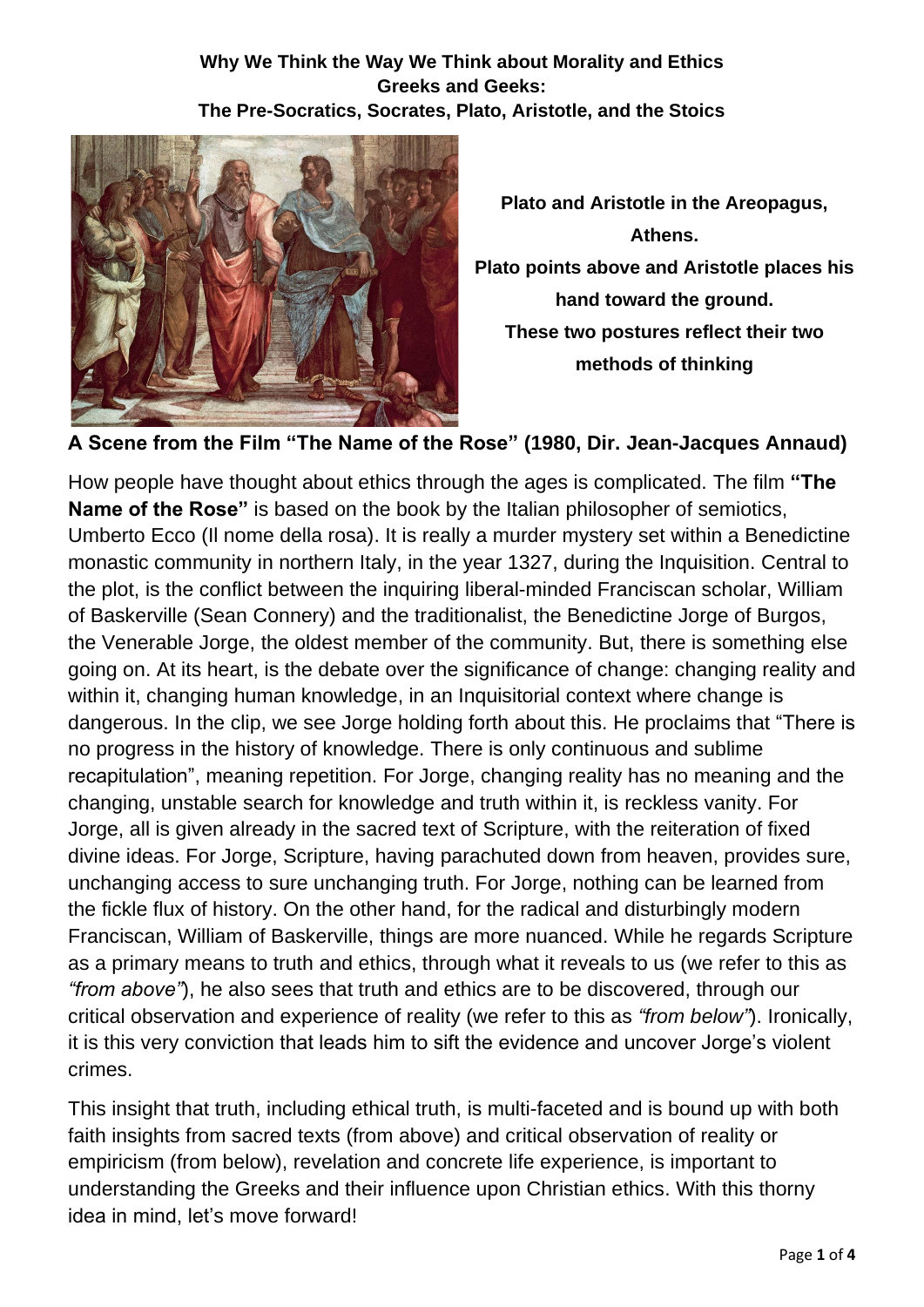## **From Divine Myth to Critical Thinking 'of Sorts': The Pre-Socratics**

While it is obvious that Christian thinking stems from the Hebrew world, Christian thought's connection to the Greek world is less clear. What is most distinctive about the Greek contribution to Christian thought, is that around 600BC (the time of the prophet Jeremiah), the dominant minds of the Aegean cut loose from the religious mythological traditions (like the Iliad and the Odyssey), and attempted to explain the world in conceptual terms. Truth expressed through *sacred texts* no longer satisfied. The first steps in this process began with the philosophers of nature. Thales, proposed that the underlying substance of everything was water. Later, Heraclitus proposed that the fundamental principle of everything was motion or change. For Parmenides, it was the opposite: permanence. All these gentlemen, different as they were, argued similarly: that rationally explicable principles, principles from reality, could bring coherence to human ideas and human life.

## **The Big Three: Socrates, Plato and Aristotle**

## *Socrates: Thinking Critically and Radically*

With the rise of the Athenian philosopher Socrates, this idea of developing ethical thought from observation and experience was important. What Socrates contributed beyond Thales, Heraclitus and Parmenides, was exhausting rigour, especially applied to the moral. Socrates, subjected everything to relentless scrutiny, confident that moral truth could be gained through critical reflection – remember our first discussion when we referred to his idea that the "unexamined life is not worth living". That said, conscience was paramount in moral knowledge. We are *morally bound* by what we believe to be right, but at the same time conscience can never be lazy, for we are *duty bound* to subject our conscientiously held views to rigorous analysis. Moral philosophy had to do with two functions: the critical one, that deconstructs the myths, stories, and values that we have inherited as right; and the constructive one that thinks through to new ideas and new conclusions. An example of this, is Socrates' discussion about what is justice (The Republic, Plato, Book 1, Five Great Dialogues, pp. 221-253). In that discussion, Thrasymachos proposes that justice is nothing more than the interest of the stronger: a widely held view of the Athenian elites. Socrates exposes the flaws in this idea that 'might is right', forcing Thrasymachos to admit that the powerful can be, and often are short-sighted about their own *true* interests. He argues that the true interest of the ruler is the well-being of his subjects. He insists that power does not validate itself; that there is a higher conception of *the good.*

# *Plato: Thinking Critically 'from Above'*

Plato was a student of Socrates. Story has it that he was so traumatized by his teacher's execution for the alleged crime of "corrupting the youth of Athens" that he withdrew from the public arena and dedicated his life to teaching privately through his academy. For Plato, truth is something that comes *from above*, truth is universal and eternal. He is a bit like Jorge of Burgos, in that in his very Greek way, he sees the changing character of nature and human reality as a sign of its corruption, its flawedness, and he looks to eternity for permanence and stability. Because of this, he speaks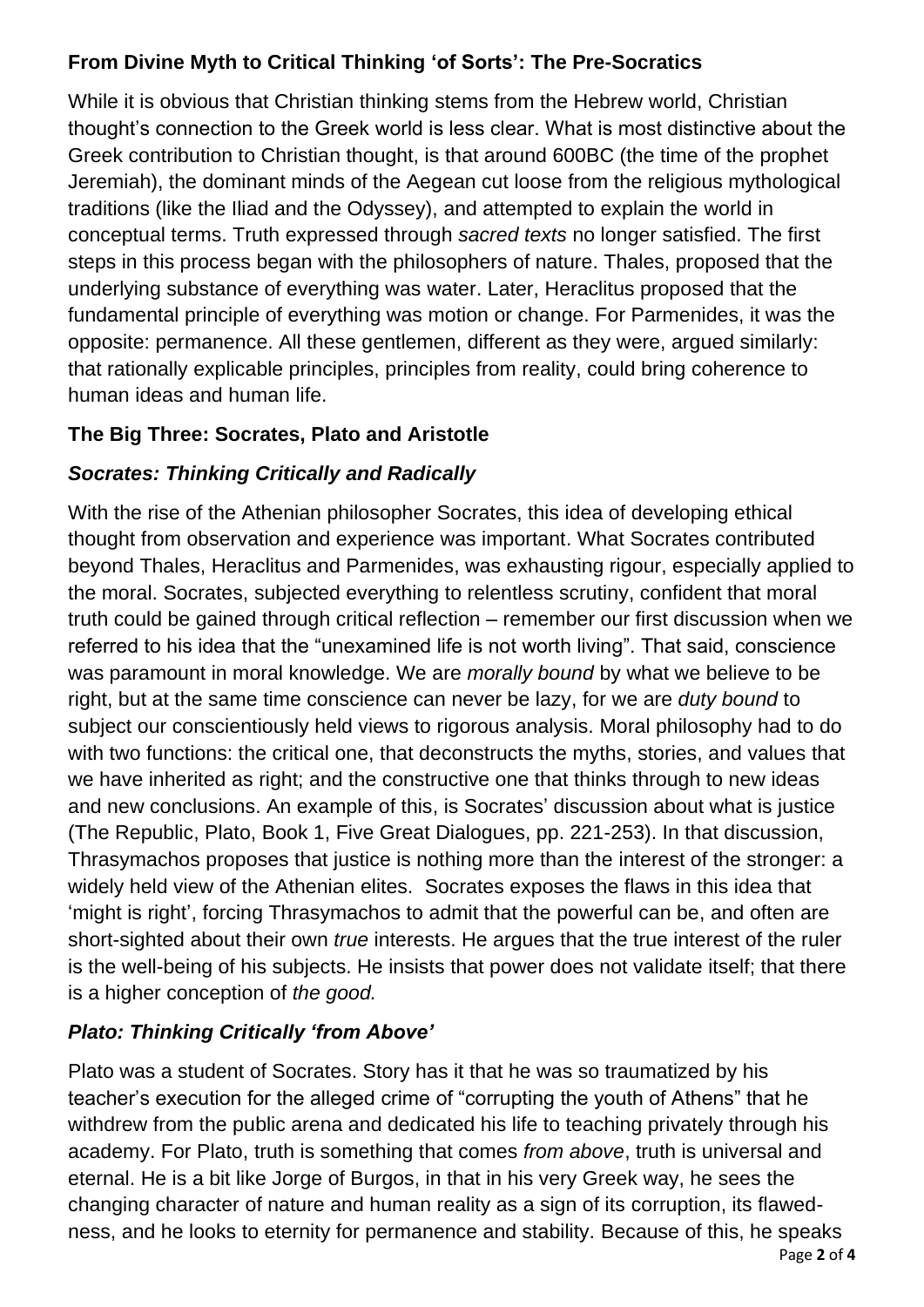of "The Forms"; eternal ideals, which exist in a real world elsewhere – a bit like heaven. For Plato, this world, our world, is in contrast, a world of shadows, and our job is to identify the Forms or Ideals, and to copy them, approximate them, as best we can. With regard to the Form of Justice, Plato sees it as "not the disproportional happiness of any one class, but the greatest happiness of the whole". That said, while justice pertains to the greatest happiness of the whole, it is also a product of rigid class division and specialization of function. There are three classes in Plato's thinking, each reflecting three aspects of the human psyche: *the appetitive*, *the spirited* and *the rational*. The class that represents appetite are the farmers and artisans who produce for consumption. The class that represents the spirited aspect of human existence, is that of the warriors and guardians, who defend the state. But it is to the philosophers, the rational element of the human, that falls the task of governing: the philosopher kings, who have both the natural giftedness and education to do so. These are the people who put into effect the Forms, the Ideals. They are like a sort of "super-cabinet" who operate outside the framework of the law because they know best. While there is an idealistic radicalism to Plato, these heavenly blue-prints of the Forms, to which only the elite have access, generates an authoritarianism, from which Plato never escapes. It is worthwhile remembering that Plato's approach "*from above"*, the idea of building ethics, as a copy of eternity, what we call heaven, is a way of thinking that comes down to us through Augustine and his City of God and onto Martin Luther and the Protestant tradition.

### *Aristotle: Thinking Critically 'from Below'*

There is a famous portrait of Plato and Aristotle, and the rest of the Academy of Athens, by Raphael (at the beginning of this discussion). At the centre are the two figures walking together, Plato with his finger pointing upward to the heavens and Aristotle with his right hand levelled out. This difference is often explained as a summary of the different approaches they took. Plato is pointing upward to the Forms, mentioned above, while Aristotle reflects an empiricist view of things, an emphasis on what are called concrete particulars. Plato points to a sense of the eternal and timelessness, while Aristotle looks into the physicality of life and the present realm. What stands out in Aristotle's work is his appeal to an evolutionary view of scientific investigation, an observation of practical reality, of what *is.* In his study of the Athenian state, for instance, he insisted that one must be aware of historical processes. In this sense, he gave great weight to tradition and custom, because, he reasoned that practices long favoured by people, are favoured *because* they work.

Two points that characterize Aristotle's grounded way of approaching ethics are these: first in his work *Politics*, human beings are essentially social or political (of the city). Social and political institutions, as an expression of the collective, should then serve *all,*  not just the interests of isolated individuals. Second, in his best-known work *Nichomachean Ethics,* which focuses on character and virtue *(ethikē aretē)* he concludes that virtue is reached through moderation, through "the golden mean" between excess and deficiency. True courage for example, lies between foolhardiness and cowardice. It is this practical approach, *"thinking from below"* that flows onto Thomas Aquinas and shapes much of the Catholic tradition.